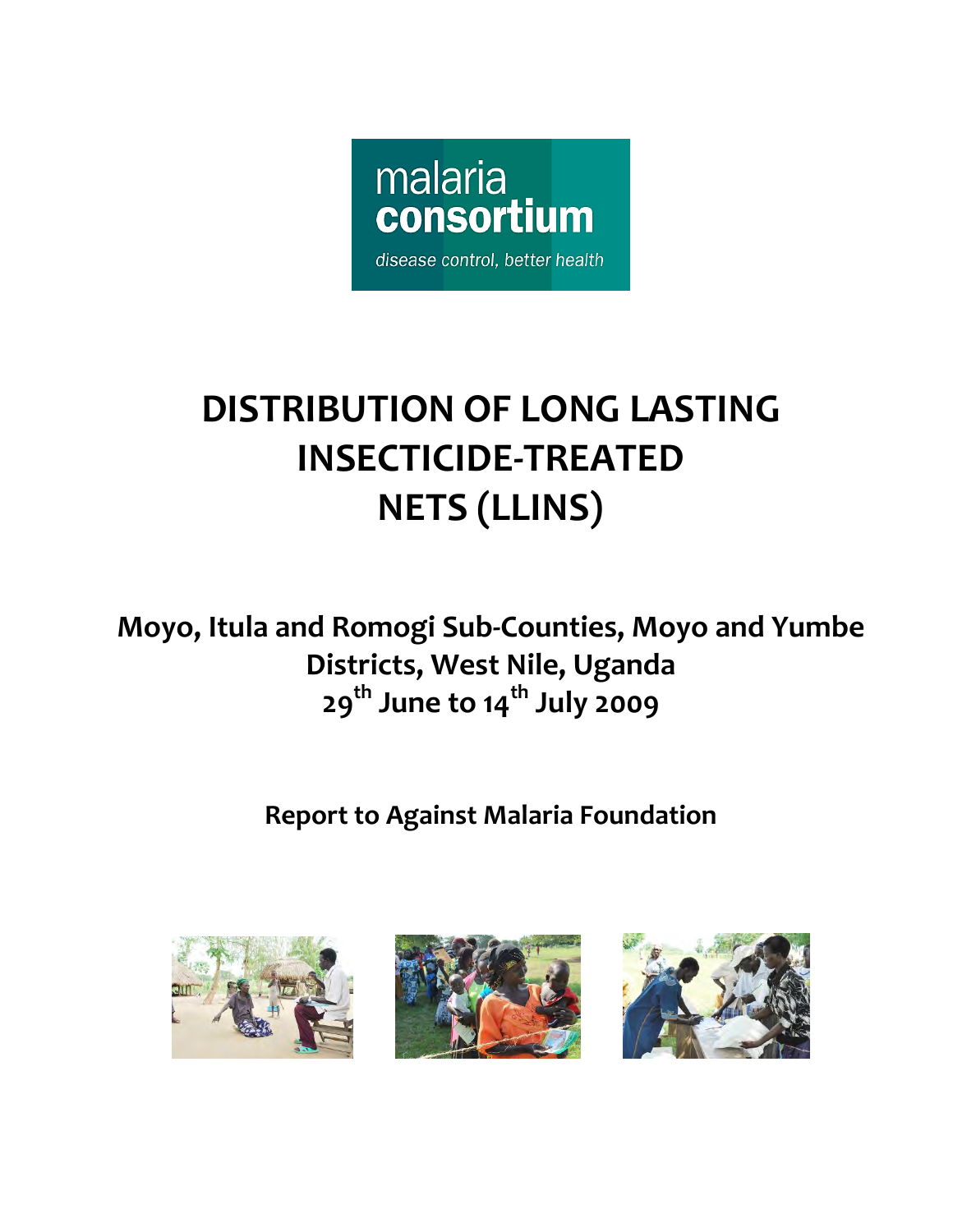#### **INTRODUCTION**

Malaria is the number one cause of morbidity and mortality in Uganda and responsible for between 30‐ 50% of outpatient attendances and 35% of inpatient admissions<sup>1</sup>. Malaria in this part of Uganda is highly endemic and transmission is year round with seasonal peaks. The West Nile is also one of most disadvantaged parts of Uganda: 66% of residents live in poverty, 41% of the population are not expected to live beyond 40 years of age, 35% of people do not have access to formal health facilities and there is a high rate of under 5 mortality (290/1,000 live births)<sup>2</sup>. The West Nile has also been affected by long term conflict, but has not received the same level of support as other directly affected regions.

The level of Long Lasting Insecticide‐Treated Nets (LLIN) coverage in the West Nile is low with just 22% of households possessing an LLIN. Net use is also low, with just 14% of children under five reported to have slept under an LLIN the previous night<sup>3</sup>. While Uganda has a clear plan for increasing national LLIN coverage, the West Nile has benefited from few "campaign" (or "community level") net distributions in recent years. Universal coverage of nets will ensure widespread personal protection from malaria and reduce overall transmission locally. Effective information, education and behaviour change activities will also ensure nets are sufficiently utilised.

Malaria Consortium Uganda received a donation of 40,000 LLINs from Against Malaria Foundation (AMF) for distribution in Moyo, Itula and Romogi sub‐counties in Moyo and Yumbe district in the West Nile region. These locations were decided in co-ordination with the National Malaria Control Program (NMCP). This LLIN distribution took into account the recent change of Ministry of Health (MoH) policy from the distribution of LLINs targeting vulnerable groups for malaria, children under five years of age and pregnant women to that of universal coverage. Malaria Consortium assisted the NMCP in the development of the LLIN distribution training manual and forms in order to reflect these changes. These were then adapted for this distribution in the West Nile. This distribution can therefore be seen as one of the pilots for a campaign style net distribution under the universal coverage approach.

#### **ACTIVITY SUMMARY HIGHLIGHTS**

- 40,000 LLINs were donated by Against Malaria Foundation to be distributed in the West Nile Region.
- All 40,000 LLINs donated by AMF were distributed through a mass campaign from 29<sup>th</sup> June to  $14<sup>th</sup>$  July 2009 in Moyo (Moyo and Itula sub-county) and Yumbe (Romogi sub-county) districts in the West Nile region. A LLIN was given to cover every registered sleeping place.
- This distribution was one of the first to implement the new MoH policy of 'universal coverage' in Uganda, with a LLIN given to each sleeping place registered. The distribution piloted the forms and guidelines and feedback was provided which was incorporated into future additions used in future LLIN distributions.
- IEC Materials (MoH approved) were distributed during the campaign. This included Community Medicine Distributor (CMD)/ Village Health Team (VHT) job aides, community posters, and beneficiary leaflets of 'LLIN Use & Care'. These were translated into the local languages, Lugbara and Madi.

 $\overline{a}$ 

<sup>1</sup> Uganda Malaria Control Strategic Plan, 2005/6 – 2009/10

<sup>2</sup> Indicators from Uganda DHS, 2006

 $3$  Uganda DHS, 2006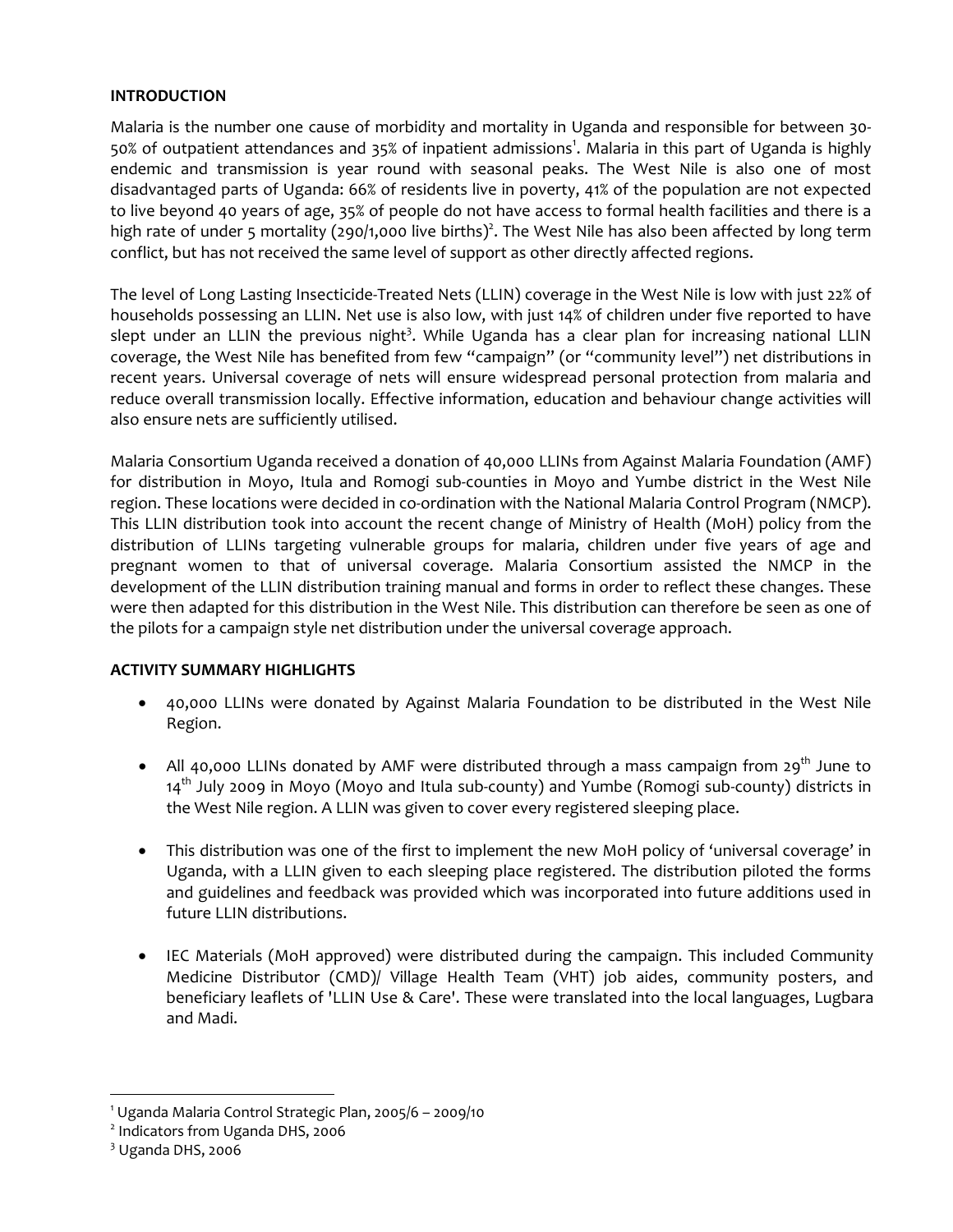- CSOs played a leading role in the LLIN distribution campaign, including the supervision of the entire ten‐day campaign, mobilization, training of CMDs/VHT members, allocation of LLINs and the follow‐up and reporting.
- There was good support for the distribution from the local government leaders from the district through to the community level.

### **ACTIVITY EXECUTIVE SUMMARY**

A donation of 40,000 nets were provided by the Against Malaria Foundation. A further 3,371 were also procured from the President's Malaria Initiative/USAID funded AFFORD project, which ensured there were enough nets to achieve universal coverage in the three sub-counties in the West Nile (Moyo and Itula in Moyo district and Romogi in Yumbe district) i.e provide one net per sleeping place registered.

A total of three sub-counties were covered from 29<sup>th</sup> June until the 14<sup>th</sup> July 2009, where one LLIN was given to every sleeping place registered. A sleeping place is defined as a bed/mattress/mat or floor spaces that people can sleep on separately. For example: if three children sleep next to each other in one area it is considered one sleeping space. The campaign was one of the first to distribute under the new policy of 'universal coverage', piloting the new policy guidelines and forms.

Universal coverage was very well received by the communities and local government officials.

### **ACTIVITY DETAIL**

A total of 43,371 LLINs were distributed through a mass campaign from  $29^{th}$  June to  $14^{th}$  July 2009 in Moyo (Moyo and Itula sub‐county) and Yumbe (Romogi sub‐county) districts in the West Nile region. The nets were donated by Against Malaria Foundation (40,000 LLINs) and AFFORD (PMI/USAID) (3,371 LLINs). The campaign was one of the first to distribute under the new policy of 'universal coverage', piloting the new policy guidelines and forms.

Universal coverage had been defined as the provision of one net to cover each sleeping place. If not enough nets are available to cover each sleeping place then a net should be given for every two people, if the number is still inadequate the one net will go to cover every sleeping room. **There were enough nets to distribute one per sleeping place for every household registered.**

A large team helped support the distribution and was made up of staff from the Malaria Consortium Uganda, Minnesota International Health Volunteers, CSOs partners, sub‐county trainers (representatives from the District Health Office), the Insecticide Treated Nets (ITN) focal person from the National Malaria Control Programme and other MoH staff (Moyo and Yumbe district local government, including the Malaria Focal Person). Village Health Teams (VHTs), community volunteers that are selected for the community by the community, also played a key role in the distribution by helping to register all households, helping to distribute the nets, helping with the health education over why the net is important and how to hang and use the net and assisting their communities in hanging up the nets in their houses. Local council (LC) leaders (village heads) also were involved to help ensure acceptability and legitimacy of the registration process (to reduce inflation of the registration figures) and to assist on the day of distribution, to ensure that only intended beneficiaries are receiving the nets.

The campaign followed that of a ten-day mass campaign model, used successfully in the past, which included district sensitization, training of trainers on the campaign model and guidelines, parish level sensitization and training of VHT members on the exercise, registration, allocation of LLINs, distribution, data compilation and a follow‐up by VHTs in their community to ensure LLINs were hanging and to provide further information surrounding the importance and how to use the LLINs. Before the campaign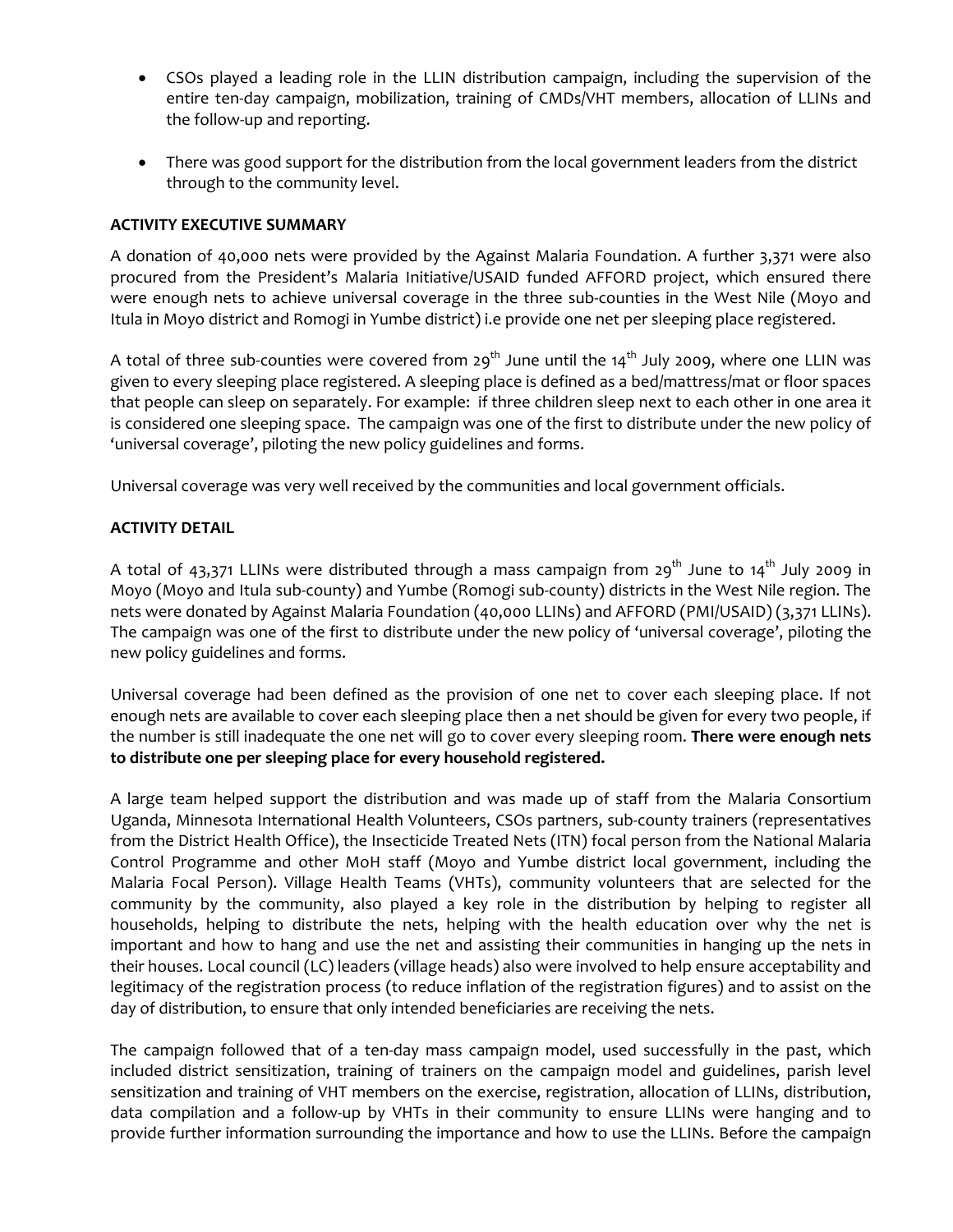started there was a training of central trainers in Kampala and a training of CSO trainers in Arua. The campaign and training schedule is outlined in **Annex B and C**.

### **Ten‐day campaign model**

The distribution took place over a 10 day period. Below is a day to day highlight of events,

**Day 1**: Courtesy call to the districts

**Day 2**: A ½ day sensitization workshop was conducted for the district leaders. Authorization was given to UMCP to operate (and distribute LLINs) in the region. After the sensitization workshop, a  $\frac{1}{2}$  day Training of Trainers (TOT) was facilitated for the 8 CSOs representatives i.e. 2 from each of the 4 CSO, and the 2 sub-county trainers. The trainees were trained on the LLIN campaign model and the use of the M&E tools: forms [registration forms], LC1 Summary, Parish Summary, Sub county Summary Forms and the district summary form. The orientation was led by the NMCP ITN focal person.

**Day 3**: The CSOs and sub‐county trainers mobilized the communities (i.e. CMDs – Community Medicine Distributors, LC's – Local Chairperson 1, and Parish Leaders) for attendance to the parish level sensitization and training of CMDs/VHTs in the distribution. Radio announcements were also used.

**Day 4**: The distribution team supported the CSO and sub‐county trainers in carrying out the parish level sensitization and the training of CMDs/VHTs on the campaign methodology and the M&E tools used for documentation. There were a total of 282 in attendance, which included local government leaders (LC1's), parish leaders, and CMDs/VHTs. In the afternoon more technical support training was delivered to 170



CMDs/VHTs.

The parish level meetings took place at six centers which included the sub‐county headquarters and health centers. There was one training in Moyo for all parishes, two in Itula and three in Romogi.

*CSO representative leading the training of CMDs/VHTs*

**Day 5 & 6**: CMD's registered all village households, documenting sleeping places, sleeping rooms and number of persons in the household, total number of under fives and pregnant mothers, total owned nets, and the number of nets hanged per household. At this time, parish leaders continued to mobilize their communities to participate in the distribution day. During the registration exercise, the CMDs/VHTs issued stamped coupons bearing specific numbers to a particular house hold. The households used this coupon to speed up the process on the day of distribution.



*"The selected VHTs/CMDs in each village do the registration in their village. They then present the village lists to the LC1 chairperson for verification before endorsing them as a true and complete list of his /her village."*

*CMD/VHT registering a beneficiary*

This is a key component of the whole distribution process and can easily go wrong. Therefore, good preparation and close supervision by central supervisors, CSO trainers, CSO trainees and sub‐county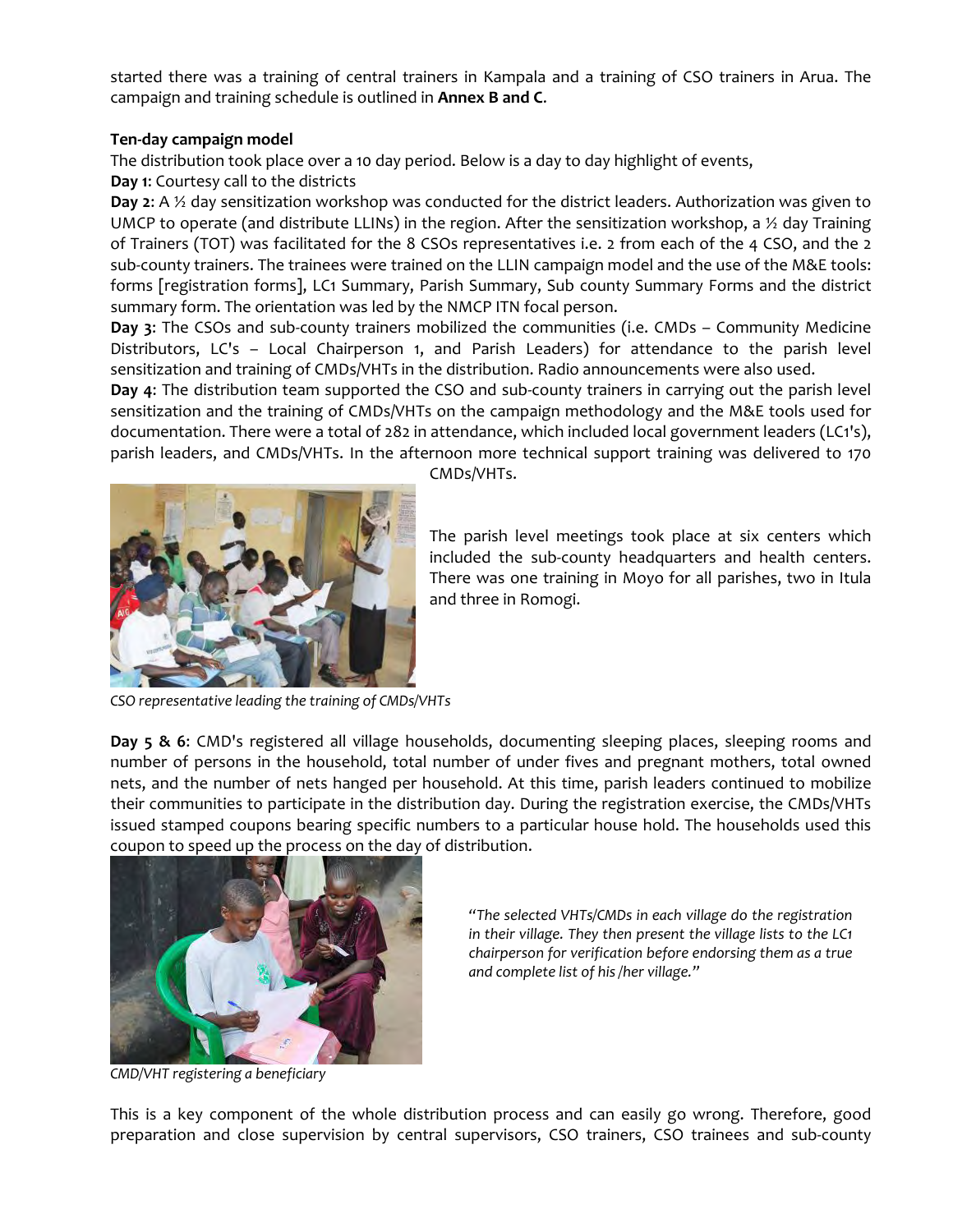trainers was carried out to ensure the data collected is accurate and that abuse of the system does not take place.

**Day 7**: LLINs were allocated to beneficiaries and identified distribution posts. One LLIN was allocated to each sleeping place registered.

**Day 8**: Distribution day, A total of 43,371 LLIN's were distributed to beneficiaries, around 22 distribution points, see table 1 below.

| District     | Sub-county | Number of           | Total number of  | Number of AMF nets                   |  |  |
|--------------|------------|---------------------|------------------|--------------------------------------|--|--|
|              |            | distribution points | nets distributed | distributed                          |  |  |
| Moyo         | Moyo       |                     | 14,958           | 14,958                               |  |  |
|              | Itula      |                     | 8,013            | 8,013                                |  |  |
| Yumbe        | Romogi     | 12                  | 20,400           | 17,029<br>(9 distribution<br>points) |  |  |
| <b>Total</b> |            | 22                  | 43,371           | 40,000                               |  |  |

Table 1: LLINs distributed per sub‐county

Romogi had a much greater number of distribution points because of the wide geographical area and difficult access. These distributions took place on the  $6<sup>th</sup>$  of July for both Moyo and Romogi sub counties and on the 12<sup>th</sup> of July for Itula sub county. See **Annex A** for details



The LLINs were given without the packaging and the head of the family who come to receive nets were taken through the following steps;

- They listened to information about the LLINs by the health educators and were shown the demonstration LLIN by the health educators.
- They moved inside the barrier to the person they see from their village. The LC1s were present to help the CMDs/VHTs verify the names of the head of family that was registered.
- They were given a LLIN with the packet removed. At the same time they were given the beneficiary leaflet with information about the LLIN.
- They then signed or marked at the relevant place on the registration form (Form 1).
- They moved to the exit and had their finger inked in permanent ink.
- They finally depart to take the LLIN home and use it as instructed. Some stayed behind for a while to listen to the health education discussions and see the demonstration nets again as they exit the area.

Local police were present through out the distribution exercise to ensure security and order was kept.

**Day 9**: The UMCP team in collaboration with the CSOs obtained all M&E tools and compiled all data. **Day 10**: The UMCP team provided feedback to the District Officials on the campaign.

A one day post distribution follow up was conducted by the CMDs/VHTs. This took place on, 10<sup>th</sup> July for Moyo and Romogi sub-counties and 15<sup>th</sup> July for Itula sub-county. This allowed for the VHTs to ensure that LLINs were hanging and to provide information on the importance and how to use the nets.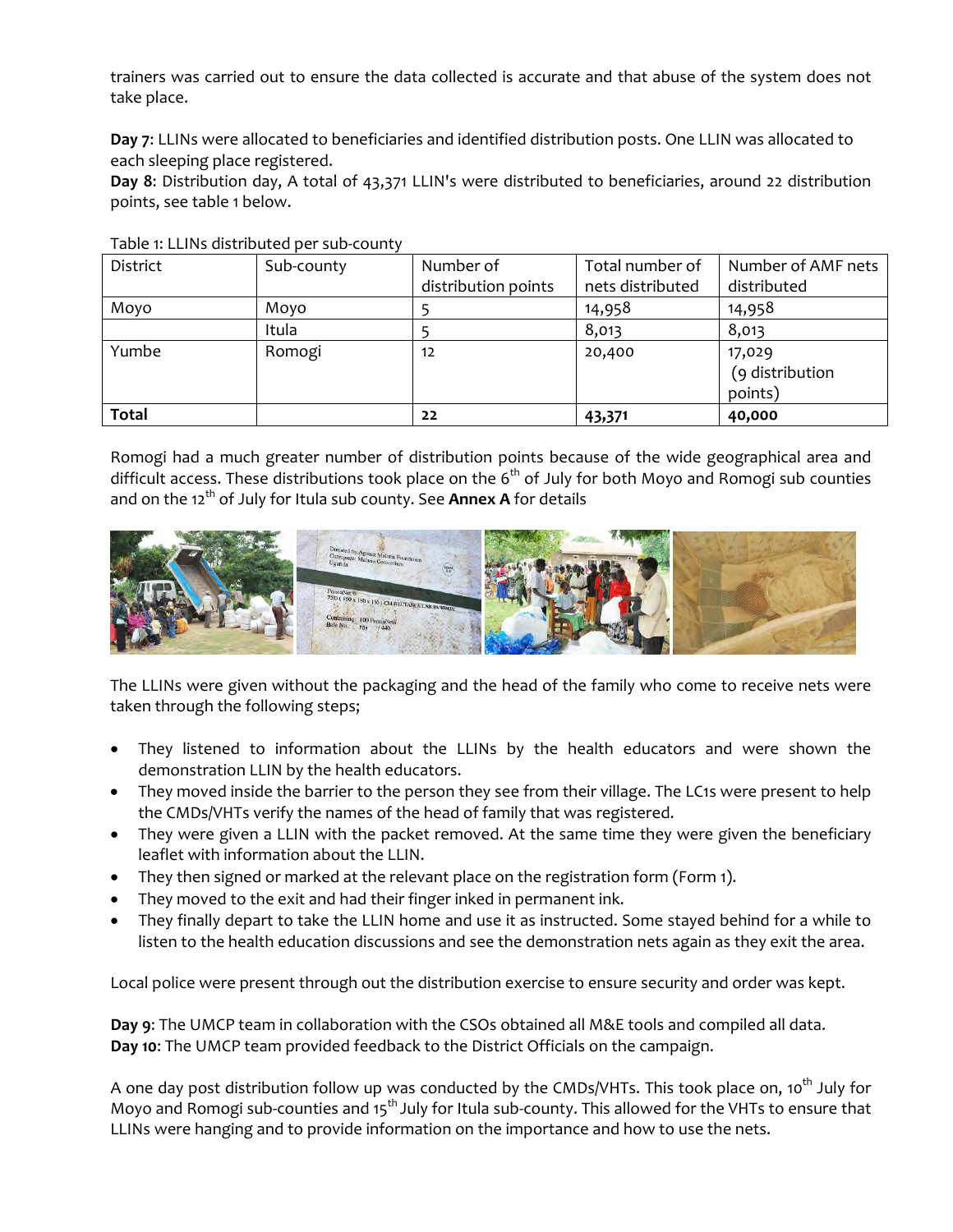The CMDs used a standard follow-up forms given to them by the trainers on allocation day. These forms were then returned by the CMDs to the SC trainers and CSO trainees on agreed dates, with all the relevant information filled.

For the overall summary of beneficiaries see **Annex A.** 

The Malaria Focal Person Yumbe stated, "*We are glad to be one of the pioneering district to implement the universal net distribution methodology, this will finally put to rest any domestic violence associated with the net, it will definitely reduce on the malaria prevalence in the entire sub county.*"

### **CHALLENGES & RISKS**

- Many of the areas, especially in Romogi, Yumbe district are hard to reach areas with difficult access and large villages. This had a number of implications, firstly making it hard for CSOs and the team to reach these populations in order to ensure close supervision of CMDs in the registration process and secondly it was difficult for CMDs to complete registration of all households in the allotted time. In some of the large villages, additional VHT members were required to carry out the registration.
- Some of the VHT members were illiterate. This made collection of authentic data difficult. However, close supervision by the team ensures that all data collected is accurate.
- Some of the distribution sites chosen were physically too small for the population of the villages involved, which made the site difficult to organize and manage. In future, the supervisors should make a physical assessment of all sites before the distribution day.
- As every household received at least one LLIN, this increased the work of the VHTs and increased the population who arrived to receive LLINs at the distribution points. It was therefore necessary to increase the number of distribution points in some areas to reduce over‐crowding and it would be useful to have more VHT members involved to help with the implementation of various stages of the campaign.
- It was difficult to estimate the number of LLINs required in each sub-county. In part because the population figures used to estimate the numbers of nets required were based on previous national census data and the areas we were working in have had a large number of refugees from South Sudan return home since that time. In addition, original planning taking into account the new policy of universal coverage, aimed to give an average of three nets per household but in the end there were roughly 2.5 sleeping places per household. A number of alternative sources, including obtaining information from the parish level would help to determine the true population figures on the ground.

Enough LLINs were distributed to cover all sleeping places in the supported sub‐counties, helping to protect the whole population from malaria. However, as this was a pilot approach for universal coverage in Uganda, a number of specific lessons learnt in regards to the training manual and methodology were fed back to the Ministry of Health, which has helped to shape future distributions across the whole of Uganda.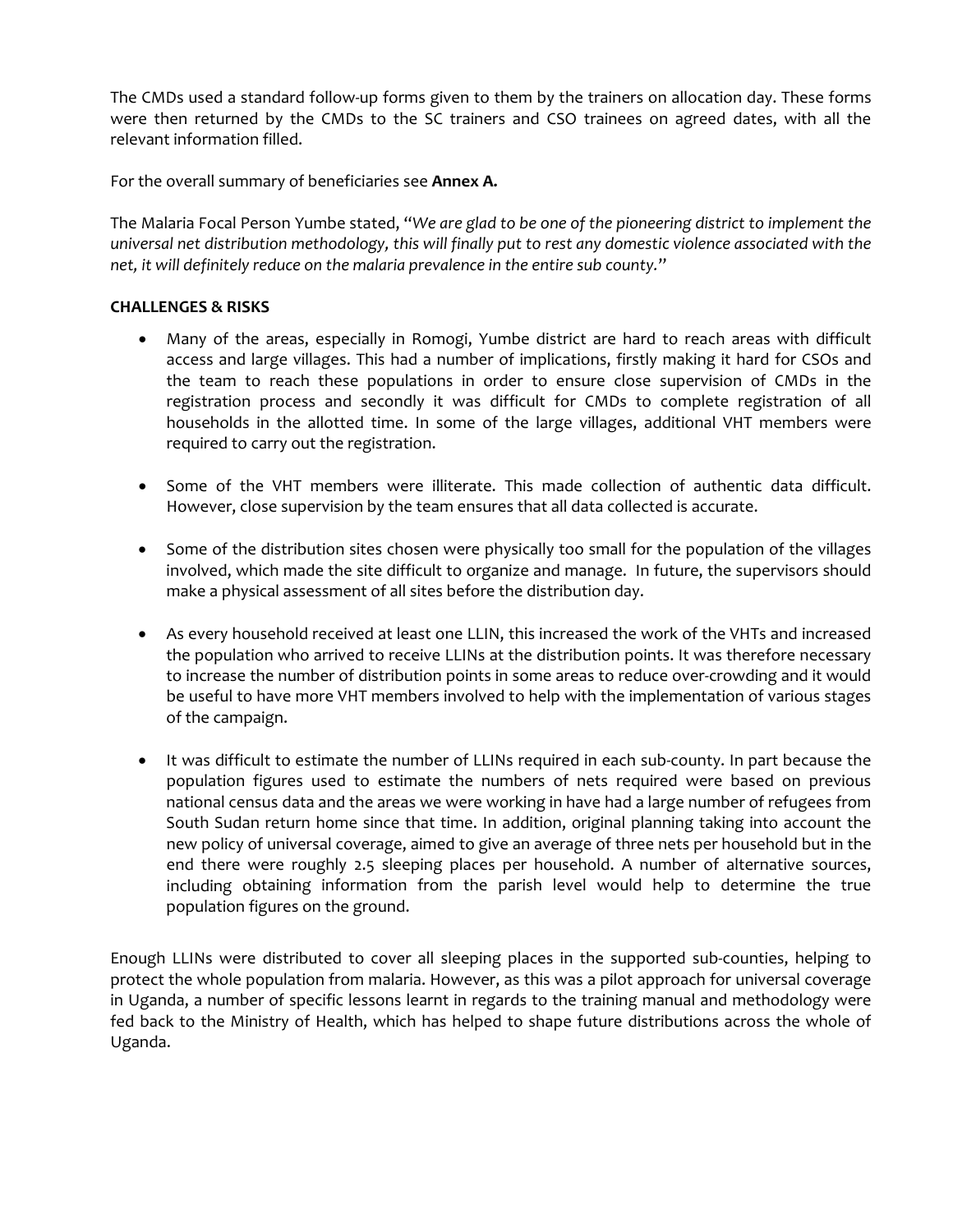#### **ACKNOWLEDGEMENTS**

Malaria Consortium Uganda would like to thank Against Malaria Foundation for their donation of 40,000 Long Lasting Insecticide‐Treated Nets (LLINs) for the population of the West Nile, Uganda. Thanks also to the combined effort of the Moyo and Yumbe district authorities, sub‐county trainers, CSO representatives and CMDs/VHTs in ensuring the effective delivery of the nets. A final thanks should also be given to the Uganda Malaria Communities Partnership project team in the West Nile who supported the delivery of this activity locally.

The costs of the district based net distribution system were covered by Malaria Consortium Uganda.





*Beneficiaries of the LLIN distribution*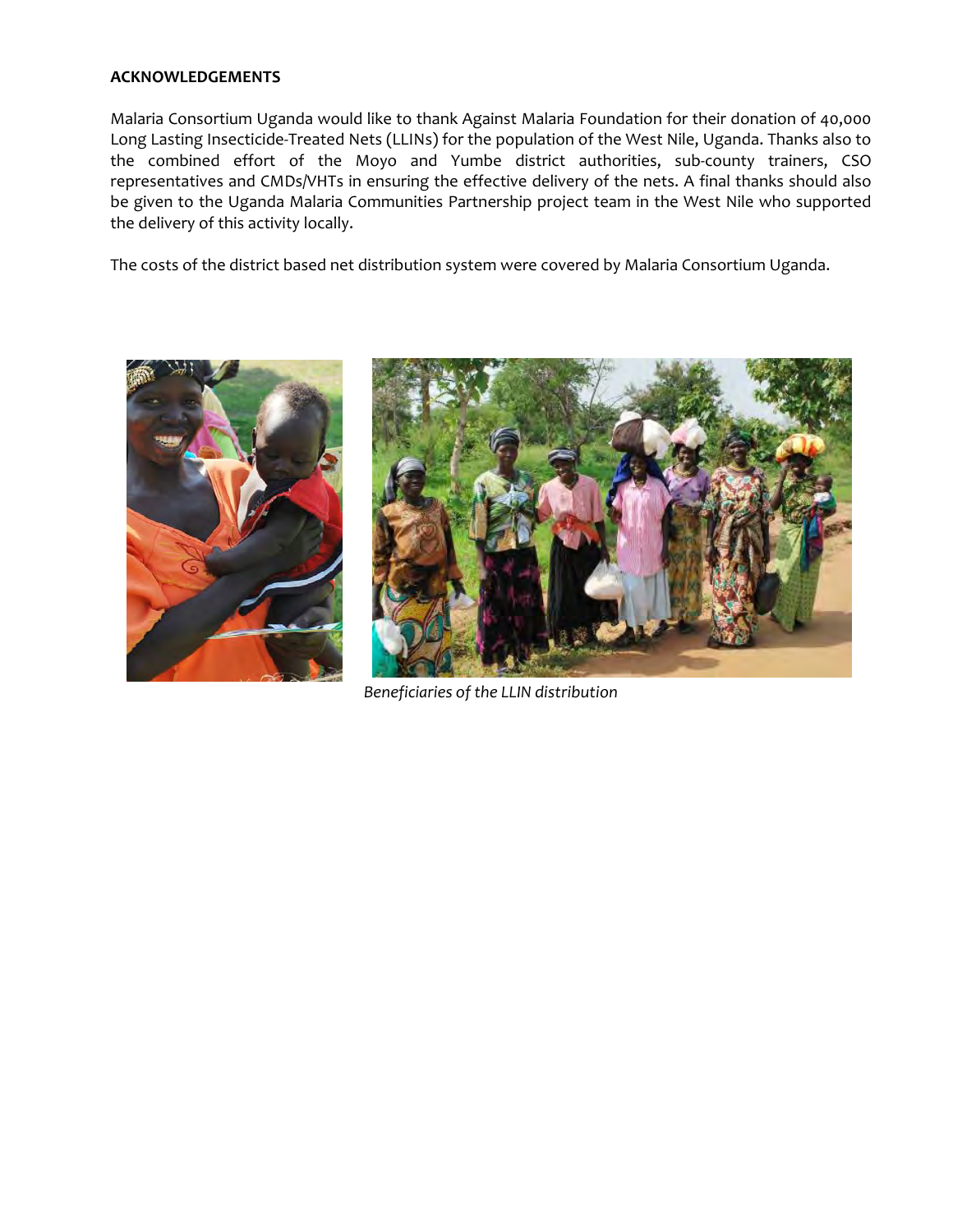#### **Annex A: Summary of beneficiaries**

| <b>SUBCOUNTY</b>   | <b>PARISHES</b> | <b>Total</b><br><b>HHs</b> | <b>Sleeping</b><br><b>Rooms</b> | <b>Sleeping</b><br><b>Places</b> | <b>Total</b><br>persons<br>in HHS | <b>Total</b><br>owned<br>nets | <b>Total</b><br><b>LLINs</b><br>given | <b>Total</b><br><b>AMF</b><br><b>LLINs</b><br>given |
|--------------------|-----------------|----------------------------|---------------------------------|----------------------------------|-----------------------------------|-------------------------------|---------------------------------------|-----------------------------------------------------|
| Moyo               | <b>LOBOBA</b>   | 1647                       | 3034                            | 4254                             | 7720                              | 608                           | 4254                                  | 4254                                                |
|                    | <b>VURA</b>     | 1407                       | 2804                            | 4118                             | 6946                              | 1382                          | 4118                                  | 4118                                                |
|                    | <b>ERIA</b>     | 543                        | 917                             | 1205                             | 2385                              | 256                           | 1205                                  | 1205                                                |
|                    | EBIHWA          | 818                        | 1515                            | 2141                             | 3758                              | 372                           | 2141                                  | 2141                                                |
|                    | ALURU           | 1206                       | 2235                            | 3240                             | 5374                              | 710                           | 3240                                  | 3240                                                |
| S/Total            |                 | 5621                       | 10505                           | 14958                            | 26183                             | 3328                          | 14958                                 | 14958                                               |
|                    |                 |                            |                                 |                                  |                                   |                               |                                       |                                                     |
| Itula              | <b>UBBI</b>     | 353                        | 591                             | 952                              | 1663                              | 858                           | 952                                   | 952                                                 |
|                    | PALORINYA       | 452                        | 689                             | 1141                             | 1873                              | 1081                          | 1141                                  | 1141                                                |
|                    | PALLUJO         | 697                        | 1464                            | 2490                             | 3949                              | 1201                          | 2490                                  | 2490                                                |
|                    | LEGU            | 706                        | 1273                            | 1950                             | 3433                              | 1921                          | 1945                                  | 1945                                                |
|                    | <b>WAKA</b>     | 484                        | 861                             | 1485                             | 2321                              | 1419                          | 1485                                  | 1485                                                |
| S/Total            |                 | 2692                       | 4878                            | 8018                             | 13239                             | 6480                          | 8013                                  | 8013                                                |
|                    |                 |                            |                                 |                                  |                                   |                               |                                       |                                                     |
| Romogi             | <b>OMBACHI</b>  | 1,088                      | 1588                            | 2404                             | 4338                              | 254                           | 2404                                  | 2404                                                |
|                    | LIMIDIA         | 1102                       | 1602                            | 2301                             | 5184                              | 231                           | 2301                                  | $\Omega$                                            |
|                    | BARINGA         | 1818                       | 2712                            | 4762                             | 9176                              | 479                           | 4762                                  | 3912                                                |
|                    | <b>KOCHI</b>    | 3112                       | 6029                            | 7461                             | 16908                             | 476                           | 7461                                  | 7461                                                |
|                    | LOCONGBO        | 1052                       | 1937                            | 3420                             | 6573                              | 764                           | 3420                                  | 3420                                                |
|                    | St Daniel NS    | 11                         | 21                              | 52                               | 342                               | 27                            | 52                                    | 0                                                   |
| S/Total            |                 | 8172                       | 13868                           | 20400                            | 42179                             | 2194                          | 20400                                 | 17197                                               |
| <b>GRAND TOTAL</b> |                 | 16485                      | 29251                           | 43376                            | 81601                             | 12002                         | 43371                                 | $40,168^{4}$                                        |

 $\overline{a}$ 

<sup>&</sup>lt;sup>4</sup> This figure is slightly over the 40,000 LLINs donated by AMF because it is too difficult to split out the remaining 168 nets from the parish.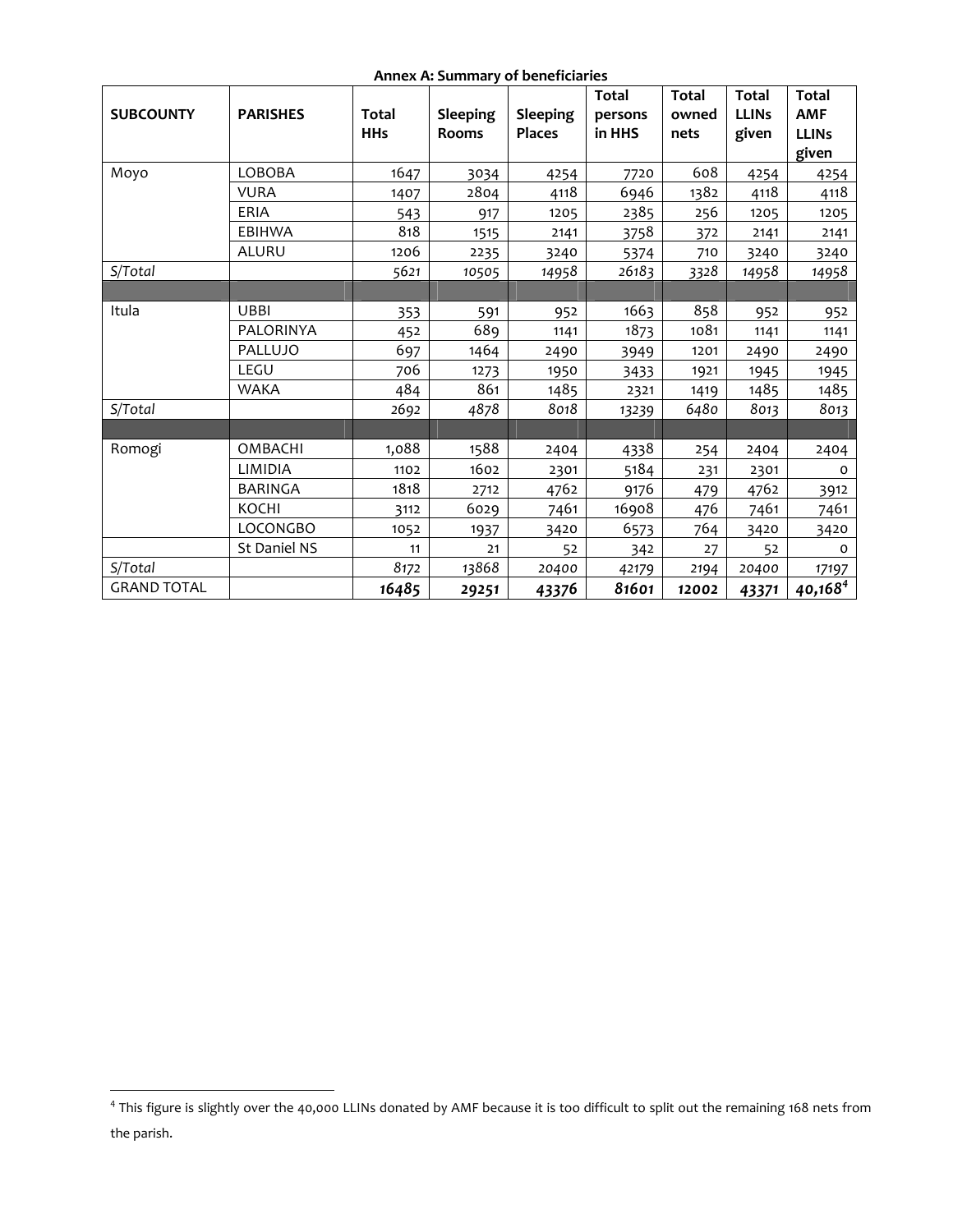| <b>DATE</b>                     | <b>ACTIVITY</b>                                                                                                                | <b>RESPONSIBLE PERSON</b>                                                        | <b>OUTPUT</b>                                                                         |
|---------------------------------|--------------------------------------------------------------------------------------------------------------------------------|----------------------------------------------------------------------------------|---------------------------------------------------------------------------------------|
| $29^{th}$ .06.09                | Courtesy call to District leaders                                                                                              | <b>UMCP Team</b>                                                                 | 10 District leaders met                                                               |
| $30^{th}$ .06.09                | Sensitization of District leaders<br>and Training of Sub county<br>trainer and CSOs                                            | Central trainers and NMCP ITN<br>focal person                                    | 25 District leaders 2 sub<br>county trainers and 10<br>CSOs were trained              |
| $1^{st}$ .07.09                 | Mobilization of LCs, Parish<br>leaders and VHTs, Moyo SC                                                                       | Sub county trainer, CSOs and<br><b>Central Trainers</b>                          | LCs, Parish leaders and<br>VHTs were mobilized in<br>Moyo and Romogi sub<br>counties. |
| $\frac{1}{2^{nd}$ ,07.09        | Sensitization of LCs and<br>training of VHTs, Moyo and<br>Romogi SC                                                            | Sub county trainer and CSOs                                                      | 16 Parish leaders, 67 LCs<br>and 139 VHTs were<br>sensitized and trained              |
| $3^{rd}$ to<br>$4^{th}$ .07.09  | Registration of households<br>Moyo and Romogi SC                                                                               | VHTs with Central, Sub county<br>trainers and CSO's supervision                  | 13,793 Households<br>registered                                                       |
| $5^{th}$ .07.09                 | Allocation of LLINs to<br>registered households, Moyo<br>SC                                                                    | VHTs with central trainers,<br>subcounty trainer and CSO's<br>help and guidance. | 35,353 LLINs were<br>allocated.                                                       |
| $6^{th}$ .07.09                 | Distribution of LLINs, Moyo SC                                                                                                 | VHTs, All supervisors and LCs<br>and the Police,                                 | 35,353 LLINs were<br>distributed.                                                     |
| $7^{th}$ .07.09                 | Data collection and<br>compilation, Romogi and<br>Moyo SC                                                                      | UMCP team, central trainers<br>and CSOs                                          | All forms completed                                                                   |
|                                 | Mobilization of VHTs, LCs, and<br>Parish leaders, Itula SC                                                                     | Central trainers, sub county<br>trainer and CSOs                                 | VHTs, LCs and Parish<br>leaders mobilized.                                            |
| $8^{th}$ .07.09                 | Feedback meeting with DHO,<br>Romogi and Moyo SC<br>Sensitization and training of<br>LCs, VHTs and Parish leaders,<br>Itula SC | UMCP team<br>Sub county trainer and CSOs                                         | 18 LCs, 4 Parish leaders<br>and 37VHTs were<br>sensitized and trained                 |
| $9^{th}$ to<br>$10^{th}$ .07.09 | Registration of households,<br>Itula SC                                                                                        | VHTs with supervision from<br>sub county trainer, CSO and<br>Central trainer.    | 2,692 Households<br>registered                                                        |
| $11^{th}$ .07.09                | Allocation of LLINs to<br>registered households, Itula SC                                                                      | VHTs together with Central,<br>Sub county trainer and CSO                        | 8,018 LLINs were<br>allocated                                                         |
| $12^{th}$ .07.09                | Distribution of LLINs, Itula SC                                                                                                | VHTS with Central, Subcounty<br>trainer and CSO's supervision                    | 8,013 LLINs were<br>distributed                                                       |
| $13^{th}$ .07.09                | Data retrieval and report<br>writing                                                                                           | Central trainers                                                                 | Field report compiled                                                                 |
| $14^{th}$ .07.09                | Feedback meeting with DHO                                                                                                      | <b>UMCP Team</b>                                                                 | A meeting held with DHO,<br>ADHO and MFP                                              |